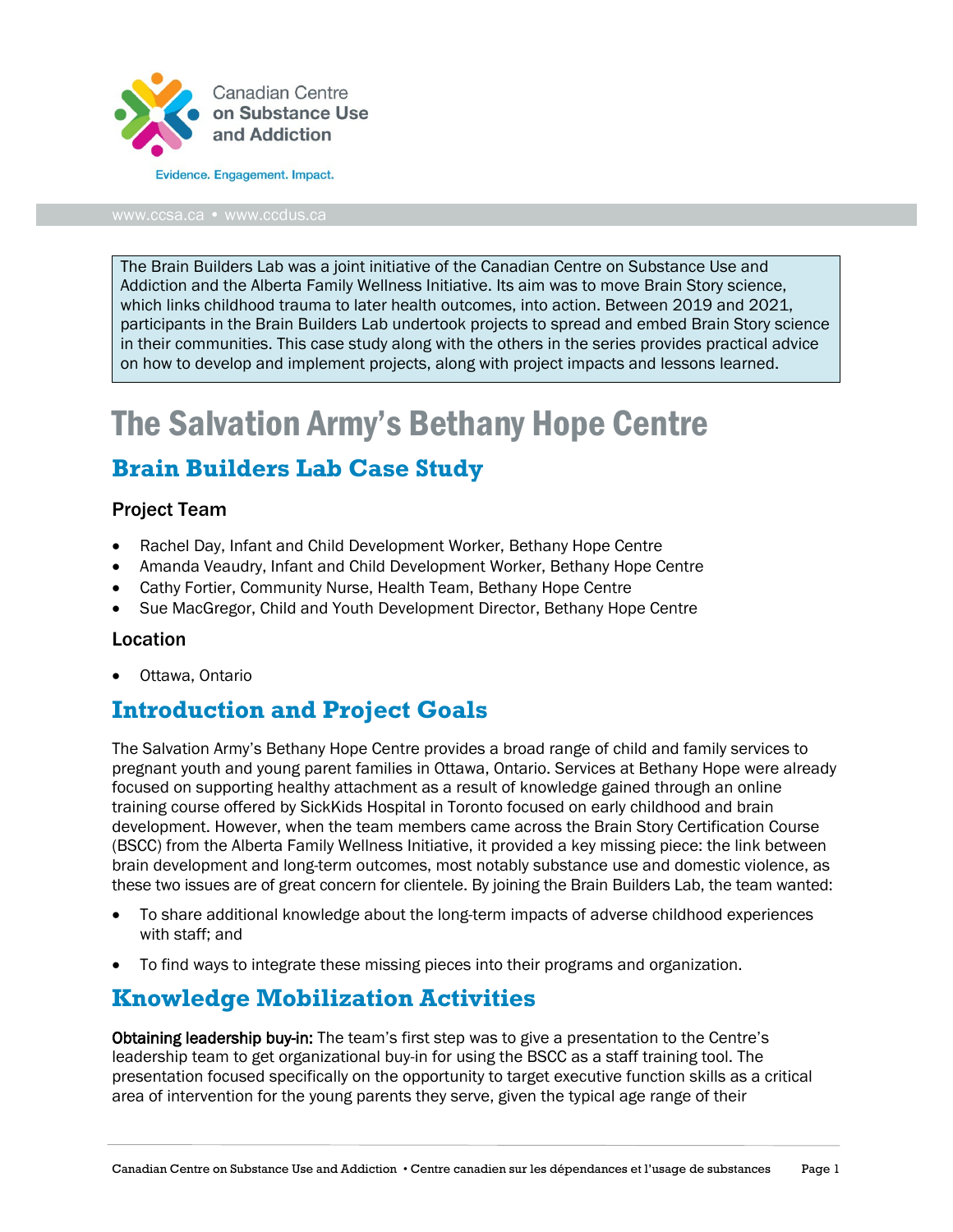participants. Executive function includes our ability to plan, organize and prioritize our actions; monitor our performance and progress towards a goal; and control our thoughts, emotions and behaviours and adjust them to changing situations. They made sure the presentation emphasized the clear alignment between the Brain Story and the needs of the Bethany Hope Centre's clients.

Obtaining staff buy-in: The team then began presenting information about the Brain Story and its relevance to staff and practicum students in smaller team meetings and at the Centre's annual allstaff training day. Their goal was to encourage all staff to enroll in and complete the BSCC. While there was definite interest and enthusiasm for the knowledge, the length of the BSCC initially proved challenging for many. However, the pandemic provided an unexpected opportunity to overcome this hurdle: the temporary suspension of some services meant that staff had more time to complete the training. The Centre's leadership encouraged this approach and all staff have completed the course.

New agency resources: As staff engaged with the Brain Story, they were eager to get this knowledge into the hands of parents in an engaging way. They designed a day for parents to learn more about brain development that included screening the Pixar film "Inside Out" and sharing information about the Brain Story. To support the parent workshop, the team also developed a flyer on the importance of serve and return interactions that the participants could take away from the event. The feedback from the event was incredibly positive and sparked many requests for more information and additional flyers so that participants could share them with friends.

## **Outcomes and Impact**

Organizational change: The BSCC is now used as a training resource for all staff. Within the Centre itself, information on key concepts from the Brain Story is now prominently displayed on their bulletin board for all to see to ensure the knowledge stays top of mind and is continually reinforced.

Program change: In light of participant interest in the Brain Story, the team hosted a "brain science week" during the pandemic where information on brain development and suggestions for brainbased activities were included with food share kits for 40 families with about 60 children. They also plan to continue providing the day-long workshop for parents once the pandemic allows.

Practice change: Staff are introducing concepts like toxic stress and adverse childhood experiences and their impact on parenting capacities with their participants, using a strengths-based approach that will not retraumatize or produce feelings of shame or self-blame. They have not yet introduced the Adverse Childhood Experiences Questionnaire with parents, but are exploring ways to do so.

# **Lessons Learned and Next Steps**

Using both top-down and bottom-up strategies can help facilitate change. One of the key conditions for success was having dual strategies to engage both leadership and staff in their project. Obtaining leadership approval to engage in the Brain Builders Lab helped green-light the work and secure early buy-in to apply Brain Story knowledge in programming, and provided staff with organizational direction to complete the BSCC. However, the program changes were dependent on having staff engagement and buy-in for applying the knowledge. Without these conditions, it is unlikely that any significant program changes would have occurred in such a short period of time.

Align with organizational culture and goals. The Brain Story was already well-aligned with Bethany Hope Centre's philosophy, programming and training so it was seen as adding value to their work rather than taking people in a different direction. The Centre is a learning organization with a culture of continuous improvement so there was a clear expectation that the knowledge would influence